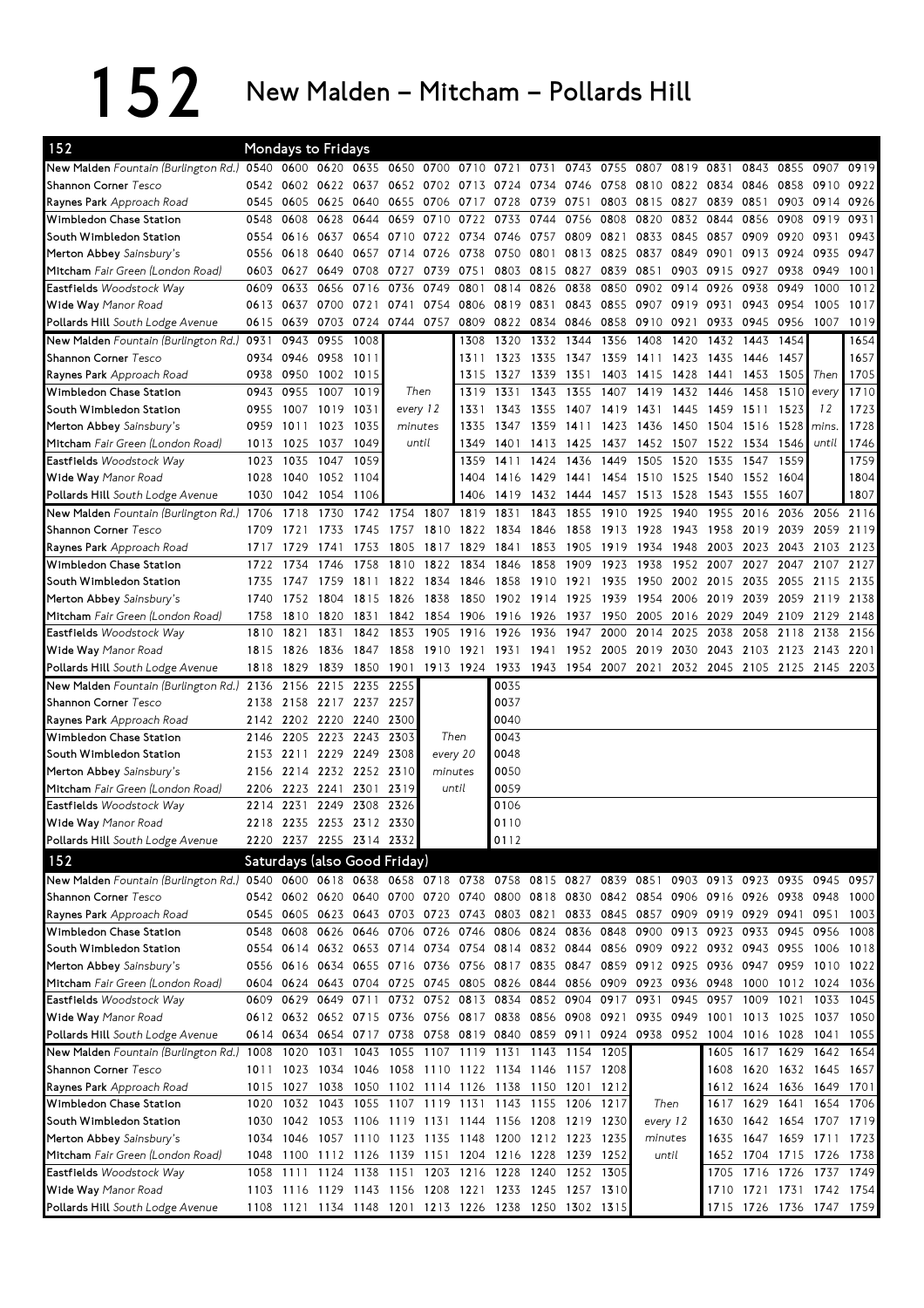| 152                                                                                                        |      |                |           |      | Saturdays (also Good Friday) (cont.)                                       |                |                                                                  |                     |      |           |           |                     |                |                |           |                          |      |      |
|------------------------------------------------------------------------------------------------------------|------|----------------|-----------|------|----------------------------------------------------------------------------|----------------|------------------------------------------------------------------|---------------------|------|-----------|-----------|---------------------|----------------|----------------|-----------|--------------------------|------|------|
| New Malden Fountain (Burlington Rd.) 1706 1718                                                             |      |                | 1730      | 1743 | 1755 1810 1825                                                             |                |                                                                  | 1840                | 1855 | 1910      | 1925      | 1940                | 1955           | 2015           | 2035      | 2055                     | 2115 | 2135 |
| <b>Shannon Corner</b> Tesco                                                                                | 1709 | 1721           | 1733      | 1746 | 1758                                                                       | 1813 1828      |                                                                  | 1843                | 1858 | 1913      | 1928      | 1943                | 1958           | 2018           | 2038      | 2058                     | 2117 | 2137 |
| <b>Raynes Park</b> Approach Road                                                                           | 1713 | 1725           | 1737      | 1750 |                                                                            | 1802 1817      | 1832                                                             | 1847 1902 1917      |      |           | 1932 1947 |                     | 2002 2021      |                | 2041      | 2101 2120                |      | 2140 |
| Wimbledon Chase Station                                                                                    | 1718 | 1730           | 1742      | 1755 | 1806                                                                       | 1821           | 1836                                                             | 1851                | 1906 | 1921      | 1936      | 1951                | 2006           | 2025           | 2045      | 2105                     | 2124 | 2144 |
| South Wimbledon Station                                                                                    | 1731 | 1743           | 1755      | 1808 | 1819                                                                       | 1833           | 1848                                                             | 1903                | 1917 | 1932      | 1947      | 2001                | 2014           | 2033           |           | 2053 2112 2131           |      | 2151 |
| Merton Abbey Sainsbury's                                                                                   | 1735 | 1747           | 1759      | 1812 | 1823                                                                       | 1837           | 1852                                                             | 1907                | 1921 | 1935      | 1950      | 2004                | 2017           | 2036           | 2056 2115 |                          | 2134 | 2154 |
| <b>Mitcham</b> Fair Green (London Road)                                                                    | 1750 | 1802           | 1814      | 1826 | 1837                                                                       | 1851           | 1906                                                             | 1920                | 1934 | 1948      | 2002      | 2015                | 2028           | 2047           | 2107 2125 |                          | 2144 | 2204 |
| <b>Eastfields</b> Woodstock Way                                                                            | 1801 | 1813           | 1825      | 1837 | 1848                                                                       | 1902           | 1916                                                             | 1930                | 1944 | 1958      | 2011      | 2024                | 2037           | 2056           | 2115      | 2133                     | 2152 | 2211 |
| Wide Way Manor Road                                                                                        | 1806 | 1818           | 1830      | 1842 | 1853                                                                       | 1907 1921      |                                                                  | 1935                | 1949 |           |           | 2003 2016 2029 2042 |                |                |           | 2101 2119 2137 2156 2215 |      |      |
| <b>Pollards Hill</b> South Lodge Avenue                                                                    | 1810 | 1822 1834 1846 |           |      | 1857 1911 1925 1938 1952 2006 2019 2032 2045 2104 2122 2140 2159 2217      |                |                                                                  |                     |      |           |           |                     |                |                |           |                          |      |      |
| <b>New Malden</b> Fountain (Burlington Rd.)                                                                | 2155 |                |           | 0035 |                                                                            |                |                                                                  |                     |      |           |           |                     |                |                |           |                          |      |      |
| <b>Shannon Corner</b> Tesco                                                                                | 2157 |                |           | 0037 |                                                                            |                |                                                                  |                     |      |           |           |                     |                |                |           |                          |      |      |
| <b>Raynes Park</b> Approach Road                                                                           | 2200 |                |           | 0040 |                                                                            |                |                                                                  |                     |      |           |           |                     |                |                |           |                          |      |      |
| Wimbledon Chase Station                                                                                    | 2203 | Then           |           | 0043 |                                                                            |                |                                                                  |                     |      |           |           |                     |                |                |           |                          |      |      |
| South Wimbledon Station                                                                                    | 2208 | every 20       |           | 0048 |                                                                            |                |                                                                  |                     |      |           |           |                     |                |                |           |                          |      |      |
| Merton Abbey Sainsbury's                                                                                   | 2210 | minutes        |           | 0050 |                                                                            |                |                                                                  |                     |      |           |           |                     |                |                |           |                          |      |      |
| <b>Mitcham</b> Fair Green (London Road)                                                                    | 2219 | until          |           | 0059 |                                                                            |                |                                                                  |                     |      |           |           |                     |                |                |           |                          |      |      |
| Eastfields Woodstock Way                                                                                   | 2226 |                |           | 0106 |                                                                            |                |                                                                  |                     |      |           |           |                     |                |                |           |                          |      |      |
| <b>Wide Way</b> Manor Road                                                                                 | 2230 |                |           | 0110 |                                                                            |                |                                                                  |                     |      |           |           |                     |                |                |           |                          |      |      |
| <b>Pollards Hill</b> South Lodge Avenue                                                                    | 2232 |                |           | 0112 |                                                                            |                |                                                                  |                     |      |           |           |                     |                |                |           |                          |      |      |
| 152                                                                                                        |      |                |           |      | Sundays and other Public Holidays (except Christmas Day)                   |                |                                                                  |                     |      |           |           |                     |                |                |           |                          |      |      |
| New Malden Fountain (Burlington Rd.) 0600 0630 0659 0729 0759 0829 0859 0920 0940 0957 1014 1032 1049 1109 |      |                |           |      |                                                                            |                |                                                                  |                     |      |           |           |                     |                |                | 1129      | 1149 1209                |      | 1229 |
| Shannon Corner Tesco                                                                                       | 0602 | 0632           | 0701      | 0731 | 0801                                                                       | 0831           |                                                                  | 0901 0922 0942 0959 |      |           | 1017      | 1035                | 1052           | 1112           | 1132 1152 |                          | 1212 | 1232 |
| <b>Raynes Park</b> Approach Road                                                                           | 0605 | 0635           | 0704 0734 |      |                                                                            | 0804 0834 0904 |                                                                  | 0925 0945           |      | 1002 1020 |           | 1039                | 1056 1116 1136 |                |           | 1156                     | 1216 | 1236 |
| Wimbledon Chase Station                                                                                    | 0608 | 0638           | 0707      | 0737 | 0807                                                                       | 0837           | 0907                                                             | 0928                | 0948 | 1006      | 1024      | 1043                | 1101           | 1121           | 1141      | 1201                     | 1221 | 1241 |
| South Wimbledon Station                                                                                    | 0614 | 0644           | 0713 0743 |      |                                                                            | 0813 0843 0914 |                                                                  | 0935                | 0955 | 1013      |           | 1032 1052 1111      |                | 1131           |           | 1151 1212 1232           |      | 1252 |
| Merton Abbey Sainsbury's                                                                                   | 0616 | 0646           | 0715 0745 |      |                                                                            | 0815 0845 0916 |                                                                  | 0937 0957           |      | 1016      | 1035      | 1055 1115           |                | 1135           | 1155 1216 |                          | 1236 | 1256 |
| Mitcham Fair Green (London Road)                                                                           | 0623 | 0653           | 0723 0754 |      |                                                                            | 0824 0855 0926 |                                                                  | 0947                | 1008 | 1028      | 1048      | 1108                | 1128           | 1148           | 1208      | 1230                     | 1250 | 1310 |
| Eastfields Woodstock Way                                                                                   | 0628 | 0658           | 0728      | 0800 | 0830                                                                       | 0902           | 0933                                                             | 0954                | 1015 | 1036      | 1056      | 1117                | 1137           | 1158           | 1218      | 1240                     | 1300 | 1320 |
| <b>Wide Way</b> Manor Road                                                                                 | 0631 | 0701           | 0731 0804 |      | 0834 0906                                                                  |                | 0937                                                             | 0958                | 1019 | 1040      | 1100      | 1121 1141           |                | 1202           | 1223 1245 |                          | 1305 | 1325 |
| <b>Pollards Hill</b> South Lodge Avenue                                                                    | 0633 |                | 0703 0733 | 0806 | 0837                                                                       | 0909           | 0940                                                             | 1001                | 1022 | 1043      | 1103      | 1124                | 1144           | 1205           | 1226      | 1248                     | 1308 | 1328 |
| <b>New Malden</b> Fountain (Burlington Rd.)                                                                | 1249 |                |           | 1429 | 1449                                                                       | 1509           | 1529                                                             | 1549                | 1609 | 1629      | 1649      | 1709                | 1729           | 1749           | 1809      | 1830                     | 1851 | 1912 |
| <b>Shannon Corner</b> Tesco                                                                                | 1252 |                |           | 1432 |                                                                            | 1452 1512 1532 |                                                                  | 1552 1612 1632      |      |           |           | 1652 1712 1732      |                | 1752 1812 1833 |           |                          | 1854 | 1915 |
| <b>Raynes Park</b> Approach Road                                                                           | 1256 |                |           | 1436 | 1456                                                                       | 1516 1536      |                                                                  | 1556                | 1616 | 1636      | 1656      | 1716                | 1736           | 1756           | 1816      | 1837                     | 1858 | 1919 |
| Wimbledon Chase Station                                                                                    | 1301 | Then           |           | 1441 | 1501                                                                       | 1521           | 1541                                                             | 1601                | 1621 | 1641      | 1701      | 1720                | 1740           | 1800           | 1820      | 1841                     | 1902 | 1923 |
| South Wimbledon Station                                                                                    | 1312 | every 20       |           | 1452 | 1511                                                                       | 1531           | 1551                                                             | 1611                | 1631 | 1651      | 1710      | 1729                | 1749           | 1809           | 1829      | 1850                     | 1910 | 1931 |
| Merton Abbey Sainsbury's                                                                                   | 1316 | minutes        |           | 1456 | 1515                                                                       | 1535           | 1555                                                             | 1615                | 1635 | 1654      | 1713      | 1732                | 1752           | 1812           | 1832      | 1853                     | 1913 | 1933 |
| <b>Mitcham</b> Fair Green (London Road)                                                                    | 1330 | until          |           | 1510 | 1528 1548                                                                  |                | 1608                                                             | 1628 1648           |      | 1706      |           | 1724 1743 1803      |                | 1823           | 1843 1904 |                          | 1923 | 1943 |
| <b>Eastfields</b> Woodstock Way                                                                            | 1340 |                |           | 1520 |                                                                            |                | 1538 1558 1618 1638 1658 1715 1733 1752 1812 1832 1852 1912 1931 |                     |      |           |           |                     |                |                |           |                          |      | 1951 |
| Wide Way Manor Road                                                                                        | 1345 |                |           |      | 1525 1543 1603 1623 1643 1703 1720 1738 1757 1817 1837 1857 1917 1936 1956 |                |                                                                  |                     |      |           |           |                     |                |                |           |                          |      |      |
| <b>Pollards Hill</b> South Lodge Avenue                                                                    | 1348 |                |           |      | 1528 1546 1606 1626 1646 1706 1723 1741 1800 1820 1840 1859 1919 1938 1958 |                |                                                                  |                     |      |           |           |                     |                |                |           |                          |      |      |
| New Malden Fountain (Burlington Rd.) 1933 1953 2013 2033 2053 2113 2133 2154 2215                          |      |                |           |      |                                                                            |                |                                                                  |                     |      |           |           | 0035                |                |                |           |                          |      |      |
| Shannon Corner Tesco                                                                                       |      |                |           |      | 1936 1956 2015 2035 2055 2115 2135 2156 2217                               |                |                                                                  |                     |      |           |           | 0037                |                |                |           |                          |      |      |
| Raynes Park Approach Road                                                                                  |      |                |           |      | 1939 1959 2018 2038 2058 2118 2138 2159 2220                               |                |                                                                  |                     |      |           |           | 0040                |                |                |           |                          |      |      |
| Wimbledon Chase Station                                                                                    |      |                |           |      | 1943 2003 2022 2042 2102 2122 2142 2203 2223                               |                |                                                                  |                     |      | Then      |           | 0043                |                |                |           |                          |      |      |
| South Wimbledon Station                                                                                    |      |                |           |      | 1950 2010 2029 2049 2109 2129 2149 2208 2228                               |                |                                                                  |                     |      | every 20  |           | 0048                |                |                |           |                          |      |      |
| Merton Abbey Sainsbury's                                                                                   |      |                |           |      | 1952 2012 2031 2051 2111 2131 2151 2210 2230                               |                |                                                                  |                     |      | minutes   |           | 0050                |                |                |           |                          |      |      |
| Mitcham Fair Green (London Road)                                                                           |      |                |           |      | 2002 2021 2040 2100 2120 2140 2200 2219 2239                               |                |                                                                  |                     |      | until     |           | 0059                |                |                |           |                          |      |      |
| Eastfields Woodstock Way                                                                                   |      |                |           |      | 2010 2029 2048 2108 2128 2148 2207 2226 2246                               |                |                                                                  |                     |      |           |           | 0106                |                |                |           |                          |      |      |
| Wide Way Manor Road                                                                                        |      |                |           |      | 2014 2033 2052 2112 2132 2152 2211 2230 2250                               |                |                                                                  |                     |      |           |           | 0110                |                |                |           |                          |      |      |
| <b>Pollards Hill</b> South Lodge Avenue                                                                    |      |                |           |      | 2016 2035 2054 2114 2134 2154 2213 2232 2252                               |                |                                                                  |                     |      |           |           | 0112                |                |                |           |                          |      |      |

OperatedbyLondonGeneral www.londonbusroutes.net 26.8.17(A)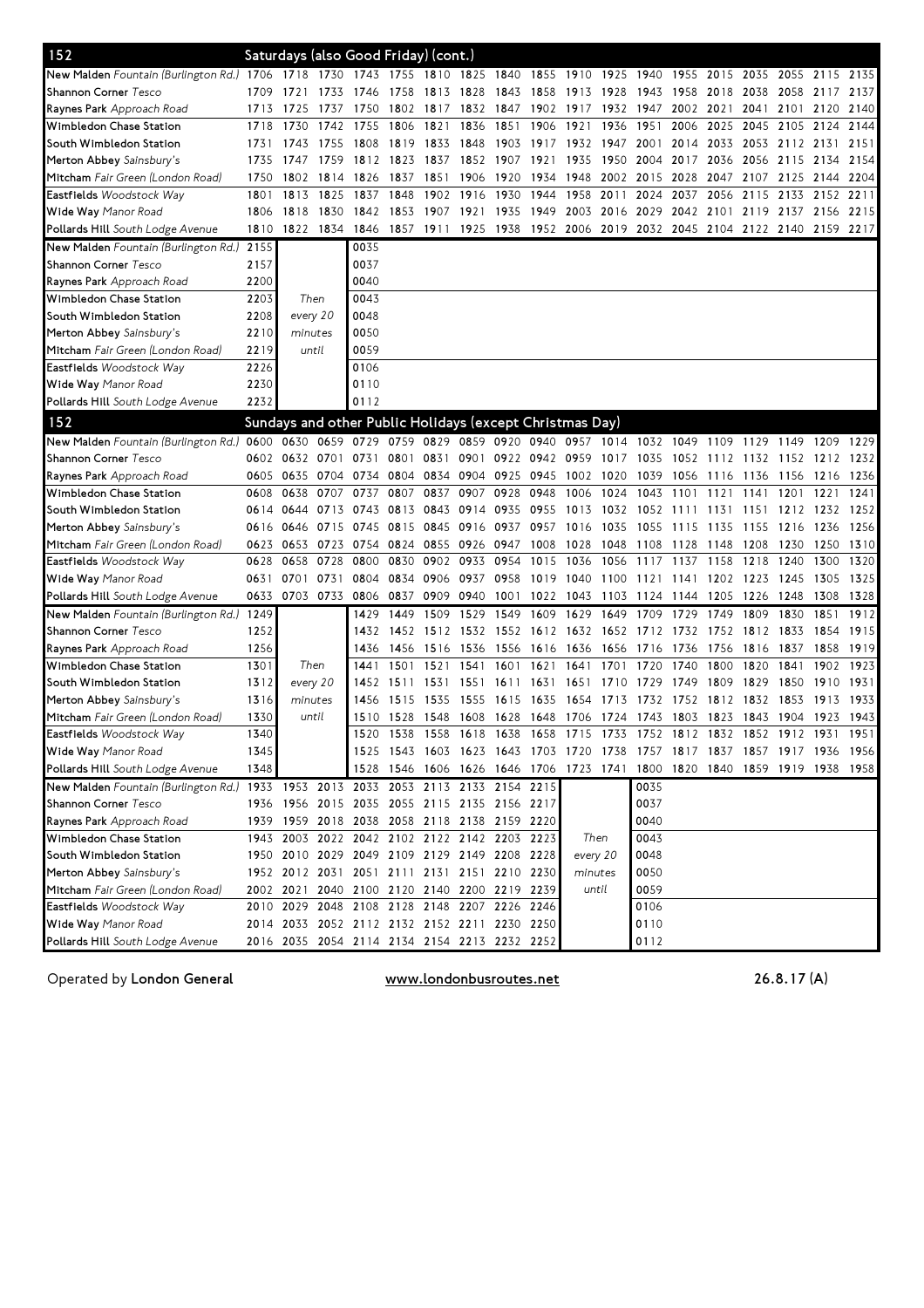## 152 Pollards Hill – Mitcham – New Malden

| 152                                                                                                                            |      |                     |                | Mondays to Fridays (school days, half term and Christmas) |           |                |      |                     |                |                |          |                |                                    |           |                               |           |           |           |
|--------------------------------------------------------------------------------------------------------------------------------|------|---------------------|----------------|-----------------------------------------------------------|-----------|----------------|------|---------------------|----------------|----------------|----------|----------------|------------------------------------|-----------|-------------------------------|-----------|-----------|-----------|
| Pollards Hill South Lodge Avenue                                                                                               | 0520 | 0540                |                | 0557 0612 0626 0635 0639 0648                             |           |                |      |                     | 0655           | 0704 0713 0723 |          |                | 0733                               | 0743      | 0755                          | 0807      | 0819      | 0831      |
| Rowan Road Manor Road                                                                                                          | 0525 | 0545                | 0602 0617      |                                                           | 0631      | 0641           | 0645 |                     |                | 0654 0701 0711 | 0721     | 0731           | 0741                               | 0751      | 0803 0815                     |           | 0827      | 0839      |
| Eastfields Woodstock Way                                                                                                       | 0528 | 0548                | 0605 0620      |                                                           |           | 0634 0644      | 0649 | 0658 0705           |                | 0715           | 0725     | 0735           | 0745                               | 0755      | 0807                          | 0819 0831 |           | 0843      |
| Mitcham Fair Green (London Road)                                                                                               | 0536 | 0556                | 0613           | 0630                                                      | 0646      | 0657           | 0703 | 0712 0720           |                | 0730           | 0740     | 0750           | 0800                               | 0810      | 0823                          | 0835      | 0847      | 0859      |
| Merton Abbey Sainsbury's                                                                                                       | 0544 | 0605                | 0624           | 0641                                                      | 0657      | 0709           | 0717 | 0726                | 0734           | 0744           | 0754     | 0804           | 0814                               | 0824      | 0837                          | 0849      | 0901      | 0913      |
| South Wimbledon Station                                                                                                        | 0546 | 0607                | 0626           | 0644                                                      | 0701      | 0715           | 0723 | 0732                | 0740           | 0750           | 0800     | 0810           | 0820                               | 0830      | 0843                          | 0855      | 0907      | 0919      |
| Wimbledon Chase Station                                                                                                        | 0552 | 0614                | 0634           | 0654                                                      | 0713      | 0732           | 0743 | 0755                | 0805           | 0815           | 0824     | 0832           | 0841                               | 0846      | 0855                          | 0907      | 0919      | 0928      |
| Raynes Park Approach Road                                                                                                      | 0555 | 0617                | 0638           | 0658                                                      | 0718      | 0737           | 0748 | 0800                | 0810           | 0820           | 0829     | 0837           | 0846                               | 0851      | 0900                          | 0912      | 0924      | 0933      |
| Shannon Corner Tesco                                                                                                           | 0558 | 0620                | 0641           | 0702                                                      |           | 0723 0742 0753 |      | 0805                | 0815           | 0825           | 0834     | 0842           | 0851                               | 0856      | 0905                          | 0917      | 0928      | 0937      |
| New Malden Fountain (Burlington Rd.) 0601                                                                                      |      | 0623                | 0644 0706      |                                                           |           | 0727 0746 0757 |      | 0809                | 0819           | 0829           | 0838     | 0846 0855      |                                    | 0900      | 0909                          | 0921      | 0932      | 0941      |
| Pollards Hill South Lodge Avenue                                                                                               | 0843 | 0855                | 0907           | 0920                                                      |           |                | 1344 | 1356                | 1408           | 1420           | 1430     |                |                                    | 1654      | 1706                          | 1718      | 1730      | 1742      |
| Rowan Road Manor Road                                                                                                          | 0851 |                     | 0903 0915 0927 |                                                           |           |                | 1351 |                     | 1403 1415      | 1427           | 1437     |                |                                    | 1701      | 1713                          | 1725      | 1737      | 1749      |
| Eastfields Woodstock Way                                                                                                       | 0855 | 0907 0919 0931      |                |                                                           |           |                | 1355 |                     | 1407 1419 1431 |                | 1441     |                |                                    | 1705      | 1717                          | 1729      | 1741      | 1753      |
| Mitcham Fair Green (London Road)                                                                                               | 0911 | 0923                | 0933           | 0943                                                      |           | Then           | 1407 | 1419                | 1431           | 1443           | 1454     | Then           |                                    | 1718      | 1730                          | 1742      | 1754      | 1806      |
| Merton Abbey Sainsbury's                                                                                                       | 0925 |                     | 0937 0947 0957 |                                                           |           | every 12       | 1421 | 1433                | 1445           | 1457           | 1509     | every 12       |                                    | 1733      | 1745                          | 1757 1808 |           | 1819      |
| South Wimbledon Station                                                                                                        | 0931 |                     | 0942 0952      | 1002                                                      |           | minutes        | 1426 | 1438                | 1451           | 1503           | 1515     | minutes        |                                    | 1739      | 1751                          | 1803      | 1814      | 1825      |
| Wimbledon Chase Station                                                                                                        | 0938 | 0949                | 0959           | 1009                                                      |           | until          | 1433 | 1446 1501           |                | 1513           | 1525     | until          |                                    | 1749      | 1801                          | 1813      | 1824      | 1835      |
| Raynes Park Approach Road                                                                                                      | 0943 | 0954                | 1004           | 1014                                                      |           |                | 1438 | 1451                | 1506           | 1518           | 1530     |                |                                    | 1754      | 1806                          | 1818      | 1829      | 1840      |
| Shannon Corner Tesco                                                                                                           | 0947 | 0958                | 1008           | 1018                                                      |           |                | 1442 |                     | 1456 1511      | 1523           | 1535     |                |                                    | 1759      | 1810                          | 1822      | 1833      | 1844      |
| New Malden Fountain (Burlington Rd.)                                                                                           | 0951 | 1002                | 1012 1022      |                                                           |           |                | 1446 |                     | 1500 1515      | 1527           | 1539     |                |                                    | 1803      | 1814                          | 1826      | 1837      | 1848      |
| Pollards Hill South Lodge Avenue                                                                                               | 1754 | 1806                | 1818           | 1830                                                      | 1845      | 1900           | 1915 |                     |                | 2055           | 2115     | 2137 2159      |                                    | 2219      | 2239                          | 2300      |           | 0020      |
| Rowan Road Manor Road                                                                                                          | 1801 | 1812                | 1824           | 1836                                                      |           | 1851 1906      | 1921 |                     |                | 2101           | 2121     | 2143           | 2204                               | 2224      | 2244                          | 2305      |           | 0025      |
| Eastfields Woodstock Way                                                                                                       | 1805 | 1816                | 1828           | 1840                                                      | 1855      | 1909           | 1924 |                     |                | 2104           |          | 2124 2146 2207 |                                    | 2227      | 2247                          | 2308      | Then      | 0028      |
| Mitcham Fair Green (London Road)                                                                                               | 1817 | 1828                | 1840           | 1852                                                      | 1906      | 1920           | 1935 | Then                |                | 2115           | 2135     | 2156           | 2215                               | 2235      | 2255                          | 2316      | every     | 0036      |
| Merton Abbey Sainsbury's                                                                                                       | 1829 | 1840                | 1852 1904      |                                                           |           | 1917 1931      | 1946 | every 20            |                | 2126           |          |                | 2146 2206 2224 2244                |           | 2304                          | 2324      | 20        | 0044      |
| South Wimbledon Station                                                                                                        | 1835 | 1846                | 1858           | 1908                                                      | 1921      | 1935           | 1950 | minutes             |                | 2130           | 2150     | 2209           | 2227                               | 2247      | 2307                          | 2327      | mins.     | 0047      |
| Wimbledon Chase Station                                                                                                        | 1845 | 1856                | 1906           | 1915                                                      | 1928      | 1942           | 1957 | until               |                | 2137           |          | 2157 2215      | 2233                               |           | 2253 2312 2332                |           | until     | 0052      |
| Raynes Park Approach Road                                                                                                      | 1850 | 1901                | 1910           | 1919                                                      | 1932      | 1946           | 2001 |                     |                | 2141           | 2201     | 2218           | 2236                               | 2256      | 2315                          | 2335      |           | 0055      |
| Shannon Corner Tesco                                                                                                           | 1854 | 1904                | 1913           | 1922                                                      | 1935      | 1949           | 2004 |                     |                | 2144           |          | 2203 2220      | 2238                               | 2258      | 2317 2337                     |           |           | 0057      |
| New Malden Fountain (Burlington Rd.) 1858                                                                                      |      |                     |                | 1907 1916 1925 1938 1952 2007                             |           |                |      |                     |                |                |          |                | 2147 2206 2223 2241                | 2301      | 2320                          | 2340      |           | 0100      |
|                                                                                                                                |      |                     |                |                                                           |           |                |      |                     |                |                |          |                |                                    |           |                               |           |           |           |
|                                                                                                                                |      |                     |                |                                                           |           |                |      |                     |                |                |          |                |                                    |           |                               |           |           |           |
| 152                                                                                                                            |      |                     |                | Mondays to Fridays (Summer and Easter school holidays)    |           |                |      |                     |                |                |          |                |                                    |           |                               |           |           |           |
| Pollards Hill South Lodge Avenue                                                                                               | 0520 | 0540                |                | 0555 0610 0622                                            |           | 0633           | 0639 | 0647                |                | 0657 0708 0720 |          | 0732 0744      |                                    | 0756      | 0808                          | 0820      | 0832      | 0844      |
| Rowan Road Manor Road                                                                                                          | 0525 | 0545                | 0600           | 0615                                                      | 0627      | 0639           | 0645 | 0653 0703 0715      |                |                | 0728     | 0740           | 0752                               | 0804      | 0816                          | 0828      | 0840      | 0852      |
| Eastfields Woodstock Way                                                                                                       | 0528 | 0548                | 0603           | 0618                                                      | 0630      | 0642           | 0648 | 0657                | 0707           | 0719           | 0732     | 0744           | 0756                               | 0808      | 0820                          | 0832 0844 |           | 0856      |
| Mitcham Fair Green (London Road)                                                                                               | 0536 | 0556                | 0611           | 0628                                                      | 0642      | 0654           | 0702 | 0711                | 0722           | 0734           | 0747     | 0759           | 0811                               | 0824      | 0836                          | 0848      | 0900      | 0912      |
| Merton Abbey Sainsbury's                                                                                                       | 0544 | 0605                | 0622           | 0639                                                      | 0653      | 0706           | 0716 | 0725                | 0736           | 0748           | 0801     | 0813           | 0825                               | 0838      | 0850                          | 0902      | 0914      | 0926      |
| South Wimbledon Station                                                                                                        | 0546 | 0607                | 0624 0642      |                                                           | 0657      | 0712           | 0722 | 0731                | 0742           | 0754           | 0807     | 0819           | 0831                               | 0844      | 0856                          | 0908      | 0920      | 0932      |
| Wimbledon Chase Station                                                                                                        | 0552 | 0614                | 0632           | 0652                                                      | 0709      | 0728           | 0740 | 0751                | 0803           | 0815           | 0827     | 0838           | 0846                               | 0856      | 0908                          | 0920      | 0929      | 0939      |
| Raynes Park Approach Road                                                                                                      | 0555 | 0617                |                | 0636 0656 0714 0733                                       |           |                |      | 0745 0756 0808      |                |                |          | 0820 0832 0843 | 0851                               | 0901      | 0913                          | 0925      | 0934      | 0944      |
| Shannon Corner Tesco                                                                                                           | 0558 |                     |                | 0620 0639 0659 0719 0738 0750 0801 0813 0825 0837 0848    |           |                |      |                     |                |                |          |                |                                    |           | 0856 0906 0918 0929 0938 0948 |           |           |           |
| New Malden Fountain (Burlington Rd.) 0601 0623 0642 0702 0723 0742 0754 0805 0817 0829 0841 0852 0900 0910 0922 0933 0942 0952 |      |                     |                |                                                           |           |                |      |                     |                |                |          |                |                                    |           |                               |           |           |           |
| Pollards Hill South Lodge Avenue                                                                                               |      | 0856 0908 0920      |                |                                                           |           |                |      | 1344 1356 1408 1420 |                | 1430           |          |                |                                    | 1654 1706 | 1718 1730                     |           | 1742 1754 |           |
| Rowan Road Manor Road                                                                                                          |      | 0904 0916 0927      |                |                                                           |           | 1351           |      | 1403 1415 1427      |                | 1437           |          |                |                                    |           | 1701 1713 1725 1737 1749 1801 |           |           |           |
| Eastfields Woodstock Way                                                                                                       |      | 0908 0920 0931      |                |                                                           |           | 1355           |      | 1407 1419 1431      |                | 1441           |          |                | 1705                               | 1717      | 1729 1741                     |           | 1753      | 1805      |
| Mitcham Fair Green (London Road)                                                                                               | 0924 | 0934                | 0943           | Then                                                      |           | 1407           | 1419 | 1431 1443           |                | 1454           |          | Then           | 1718                               | 1730      | 1742                          | 1754      | 1806      | 1817      |
| Merton Abbey Sainsbury's                                                                                                       |      | 0938 0948 0957      |                | every 12                                                  |           | 1421           | 1433 |                     | 1445 1457 1509 |                | every 12 |                | 1733                               | 1745      | 1757 1808                     |           |           | 1819 1829 |
| South Wimbledon Station                                                                                                        |      | 0943 0953 1002      |                | minutes                                                   |           | 1426           | 1438 | 1451 1503 1515      |                |                | minutes  |                | 1739                               | 1751      | 1803 1814 1825 1835           |           |           |           |
| Wimbledon Chase Station                                                                                                        |      | 0950 1000 1009      |                | until                                                     |           | 1433           |      | 1446 1501 1513 1525 |                |                |          | until          | 1749                               |           | 1801 1813 1824 1835           |           |           | 1845      |
| Raynes Park Approach Road                                                                                                      |      | 0955 1005 1014      |                |                                                           |           | 1438           |      | 1451 1506 1518      |                | 1530           |          |                | 1754                               |           | 1806 1818 1829 1840           |           |           | 1850      |
| Shannon Corner Tesco                                                                                                           |      | 0959 1009 1018      |                |                                                           |           | 1442           |      | 1456 1511 1523 1535 |                |                |          |                |                                    |           | 1759 1810 1822 1833 1844      |           |           | 1854      |
| New Malden Fountain (Burlington Rd.) 1003 1013 1022                                                                            |      |                     |                |                                                           |           | 1446           |      | 1500 1515 1527      |                | 1539           |          |                |                                    |           | 1803 1814 1826 1837 1848      |           |           | 1858      |
| Pollards Hill South Lodge Avenue                                                                                               | 1806 | 1818 1830 1845      |                |                                                           |           | 1900 1915      |      |                     |                |                |          |                | 2055 2115 2137 2159 2219 2239      |           | 2300                          |           |           | 0020      |
| Rowan Road Manor Road                                                                                                          |      | 1812 1824 1836 1851 |                |                                                           |           | 1906 1921      |      |                     |                |                |          |                | 2101 2121 2143 2204 2224 2244 2305 |           |                               |           |           | 0025      |
| Eastfields Woodstock Way                                                                                                       |      | 1816 1828 1840 1855 |                |                                                           |           | 1909 1924      |      |                     |                |                |          |                | 2104 2124 2146 2207 2227 2247 2308 |           |                               |           |           | 0028      |
| Mitcham Fair Green (London Road)                                                                                               | 1828 | 1840                | 1852 1906      |                                                           | 1920 1935 |                |      | Then                | 2115           |                |          |                | 2135 2156 2215 2235 2255 2316      |           |                               | Then      |           | 0036      |
|                                                                                                                                | 1840 |                     |                | 1852 1904 1917 1931 1946                                  |           |                |      | every 20            | 2126           |                |          |                | 2146 2206 2224 2244 2304 2324      |           |                               |           | every 20  | 0044      |
| Merton Abbey Sainsbury's<br>South Wimbledon Station                                                                            | 1846 |                     | 1857 1908 1921 |                                                           |           | 1935 1950      |      | minutes             | 2130           |                |          |                | 2150 2209 2227 2247 2307 2327      |           |                               | minutes   |           | 0047      |
| Wimbledon Chase Station                                                                                                        | 1856 | 1906                | 1915 1928      |                                                           |           | 1942 1957      |      | until               | 2137           |                |          |                | 2157 2215 2233 2253 2312 2332      |           |                               |           | until     | 0052      |
|                                                                                                                                | 1901 |                     |                | 1910 1919 1932                                            | 1946      | 2001           |      |                     | 2141           |                |          |                | 2201 2218 2236 2256 2315 2335      |           |                               |           |           | 0055      |
| Raynes Park Approach Road<br>Shannon Corner Tesco                                                                              |      | 1904 1913 1922 1935 |                |                                                           | 1949 2004 |                |      |                     | 2144           |                |          |                | 2203 2220 2238 2258 2317 2337      |           |                               |           |           | 0057      |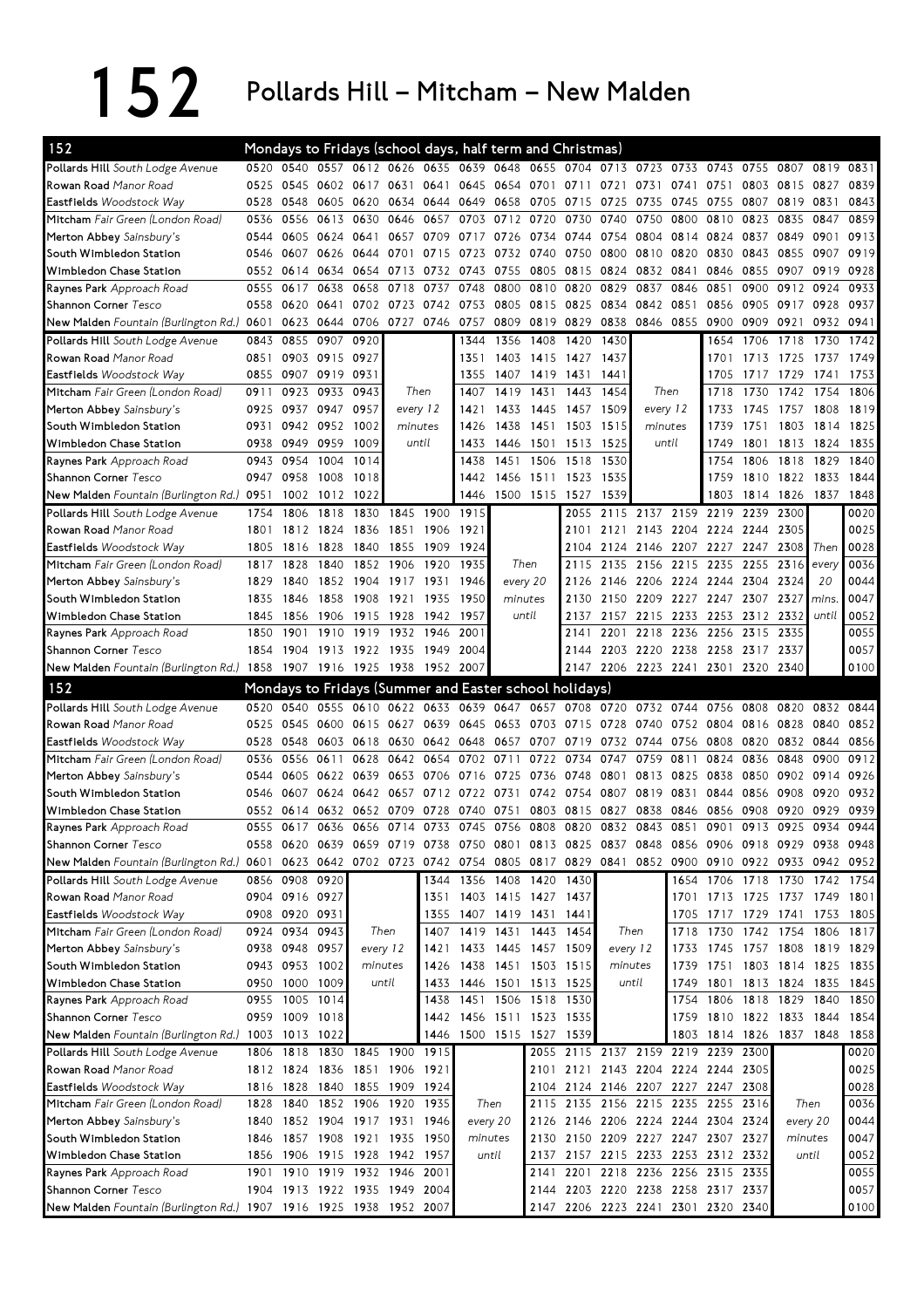| 152                                                                               |      | Saturdays (also Good Friday) |                |           |      |                |                          |           |           |      |                                              |           |           |           |           |      |      |      |
|-----------------------------------------------------------------------------------|------|------------------------------|----------------|-----------|------|----------------|--------------------------|-----------|-----------|------|----------------------------------------------|-----------|-----------|-----------|-----------|------|------|------|
| Pollards Hill South Lodge Avenue                                                  | 0520 | 0540                         | 0600 0620      |           |      |                | 0640 0700 0720 0740      |           | 0800      | 0815 | 0830                                         | 0840      | 0850      | 0900      | 0911      | 0923 | 0933 | 0943 |
| Rowan Road Manor Road                                                             | 0525 | 0545                         | 0605 0625      |           | 0645 | 0706 0726      |                          | 0746      | 0806 0821 |      | 0836                                         | 0846      | 0856      | 0906      | 0917      | 0929 | 0940 | 0950 |
| Eastfields Woodstock Wav                                                          | 0528 | 0548                         | 0608           | 0628      | 0648 | 0709           | 0729                     | 0749      | 0809 0824 |      | 0839                                         |           | 0849 0859 | 0909      | 0920      | 0932 | 0943 | 0954 |
| Mitcham Fair Green (London Road)                                                  | 0535 | 0555                         | 0615           | 0635      | 0655 | 0717           | 0737                     | 0757      | 0817      | 0832 | 0847                                         | 0858      | 0909      | 0920      | 0931      | 0943 | 0954 | 1005 |
| Merton Abbey Sainsbury's                                                          | 0544 | 0604                         | 0624 0644      |           | 0704 | 0727           | 0747                     | 0807      | 0828      | 0843 | 0858                                         | 0909 0921 |           | 0932 0943 |           | 0955 | 1006 | 1018 |
| South Wimbledon Station                                                           | 0546 | 0606                         | 0626 0646      |           | 0706 | 0729           | 0749                     | 0809      | 0830      | 0845 | 0900                                         | 0912      | 0924      | 0936      | 0947      | 0959 | 1010 | 1022 |
| <b>Wimbledon Chase Station</b>                                                    | 0551 | 0611                         | 0631 0651      |           | 0711 | 0734           | 0754                     | 0815      | 0836 0851 |      | 0907                                         | 0919      | 0931      | 0943      | 0954      | 1006 | 1018 | 1030 |
| <b>Raynes Park</b> Approach Road                                                  | 0554 | 0614                         | 0634           | 0654      | 0714 | 0737           | 0757                     | 0818      | 0839      | 0854 | 0911                                         | 0923      | 0935      | 0947      | 0959      | 1011 | 1023 | 1035 |
| Shannon Corner Tesco                                                              | 0557 | 0617                         | 0637           | 0657      | 0717 | 0740           | 0800                     | 0821      | 0842 0858 |      | 0916 0928                                    |           | 0940      | 0952      | 1005      | 1017 | 1029 | 1041 |
| <b>New Malden</b> Fountain (Burlington Rd.) 0600                                  |      | 0620                         | 0640 0700      |           | 0720 | 0743 0803      |                          | 0824      |           |      | 0845 0902 0920 0932 0944                     |           |           | 0956      | 1009      | 1021 | 1033 | 1045 |
| Pollards Hill South Lodge Avenue                                                  | 0954 | 1005                         | 1016           | 1026      | 1038 | 1049           | 1101                     | 1113      | 1125      | 1140 |                                              |           | 1252      | 1304      | 1316      | 1328 | 1340 | 1352 |
| Rowan Road Manor Road                                                             | 1001 | 1012                         | 1023           | 1033      | 1045 | 1056           | 1109                     | 1121      | 1133      | 1148 |                                              |           | 1300      | 1312      | 1324      | 1336 | 1348 | 1400 |
| <b>Eastfields</b> Woodstock Wav                                                   | 1005 | 1016                         | 1027           | 1037      | 1049 | 1100           | 1113                     | 1125      | 1137      | 1152 |                                              |           | 1304      | 1316      | 1328      | 1340 | 1352 | 1404 |
| <b>Mitcham</b> Fair Green (London Road)                                           | 1017 | 1028                         | 1039           | 1049      | 1102 | 1114           | 1127                     | 1139      | 1151      | 1206 | Then                                         |           | 1318      | 1330      | 1342      | 1354 | 1406 | 1417 |
| Merton Abbey Sainsbury's                                                          | 1030 | 1041                         |                | 1053 1104 |      | 1117 1129 1142 |                          | 1154 1206 |           | 1221 | every 12                                     |           | 1333      | 1345      | 1357 1409 |      | 1420 | 1431 |
| South Wimbledon Station                                                           | 1034 | 1045                         | 1057 1108      |           |      | 1121 1133 1146 |                          | 1158 1210 |           | 1225 | minutes                                      |           | 1337      | 1349      | 1401 1413 |      | 1424 | 1435 |
| <b>Wimbledon Chase Station</b>                                                    | 1042 | 1054                         | 1106           | 1118      | 1131 | 1143           | 1156                     | 1208      | 1220      | 1235 | until                                        |           | 1347      | 1359      | 1411      | 1423 | 1434 | 1445 |
| <b>Raynes Park</b> Approach Road                                                  | 1047 | 1059                         | 1111 1123      |           | 1136 | 1148           | 1201                     |           | 1213 1225 | 1240 |                                              |           | 1352      | 1404      | 1416      | 1428 | 1439 | 1450 |
| <b>Shannon Corner Tesco</b>                                                       | 1054 | 1106                         | 1118           | 1130      |      | 1143 1155      | 1208                     | 1220      | 1232      | 1247 |                                              |           | 1359      | 1410      | 1422 1434 |      | 1445 | 1456 |
| New Malden Fountain (Burlington Rd.) 1058                                         |      |                              | 1110 1122 1134 |           |      |                | 1147 1159 1212 1224      |           | 1236      | 1251 |                                              |           | 1403      |           | 1414 1426 | 1438 | 1449 | 1500 |
| Pollards Hill South Lodge Avenue                                                  | 1404 |                              |                | 1552      | 1604 | 1616           | 1628                     | 1640      | 1652      | 1704 | 1716                                         | 1728      | 1740      | 1755      | 1810      | 1825 | 1840 | 1855 |
| Rowan Road Manor Road                                                             | 1412 |                              |                | 1600      |      | 1612 1624      | 1636                     | 1648      | 1700      | 1711 | 1723                                         | 1735      | 1747      | 1802      | 1817      | 1832 | 1847 | 1902 |
| <b>Eastfields</b> Woodstock Wav                                                   | 1416 |                              |                | 1604      | 1616 | 1628           | 1640                     | 1652      | 1704      | 1715 | 1727                                         | 1739      | 1751      | 1806      | 1821      | 1836 | 1851 | 1905 |
| <b>Mitcham</b> Fair Green (London Road)                                           | 1429 |                              | Then           | 1617      | 1629 | 1641           | 1653                     | 1705      | 1716      | 1726 | 1738                                         | 1750      | 1802      | 1817      | 1832      | 1847 | 1902 | 1915 |
| Merton Abbey Sainsbury's                                                          | 1443 | every 12                     |                | 1631      | 1643 | 1655           | 1707                     | 1718      | 1729      | 1739 | 1751                                         | 1803      | 1815      | 1830      | 1845      | 1900 | 1914 | 1926 |
| South Wimbledon Station                                                           | 1447 | minutes                      |                | 1635      | 1647 | 1659           | 1711                     | 1722      | 1733      | 1743 | 1755                                         | 1807      | 1819      | 1834      | 1849      | 1903 | 1917 | 1929 |
| <b>Wimbledon Chase Station</b>                                                    | 1457 |                              | until          | 1645      | 1657 | 1708           | 1719                     | 1730      | 1741      | 1751 | 1803                                         | 1815      | 1827      | 1842      | 1857      | 1910 | 1923 | 1935 |
| Raynes Park Approach Road                                                         | 1502 |                              |                | 1650      | 1702 | 1713           | 1723                     | 1734      | 1745      | 1755 | 1807                                         | 1819      | 1831      | 1846      | 1901      | 1914 | 1927 | 1939 |
| Shannon Corner Tesco                                                              | 1508 |                              |                | 1656      | 1708 | 1718           | 1728                     | 1739      | 1750      | 1800 | 1812 1824                                    |           | 1836      | 1851      | 1905      | 1918 | 1931 | 1943 |
| New Malden Fountain (Burlington Rd.) 1512                                         |      |                              |                | 1700      | 1711 | 1721           | 1731                     |           | 1742 1753 |      | 1803 1815 1827 1839 1854 1908 1921 1934 1946 |           |           |           |           |      |      |      |
| Pollards Hill South Lodge Avenue                                                  | 1910 | 1925                         | 1940           | 2000      | 2020 | 2040           | 2100                     | 2120      | 2140      |      |                                              | 0020      |           |           |           |      |      |      |
| Rowan Road Manor Road                                                             | 1917 |                              | 1932 1947      | 2006      |      | 2026 2046 2106 |                          | 2126      | 2145      |      |                                              | 0025      |           |           |           |      |      |      |
| <b>Eastfields</b> Woodstock Wav                                                   | 1920 | 1935                         | 1950           | 2009      | 2029 | 2049           | 2109                     | 2129      | 2148      |      |                                              | 0028      |           |           |           |      |      |      |
| <b>Mitcham</b> Fair Green (London Road)                                           | 1930 | 1945                         | 2000           | 2019      | 2038 | 2058           | 2118                     | 2137      | 2156      |      | Then                                         | 0036      |           |           |           |      |      |      |
| Merton Abbey Sainsbury's                                                          | 1941 |                              | 1956 2011      | 2029      |      |                | 2048 2108 2127 2146 2205 |           |           |      | every 20                                     | 0045      |           |           |           |      |      |      |
| South Wimbledon Station                                                           | 1944 | 1959                         | 2014 2031      |           |      | 2050 2110      | 2129                     | 2148      | 2207      |      | minutes                                      | 0047      |           |           |           |      |      |      |
| Wimbledon Chase Station                                                           | 1950 | 2005                         | 2020 2036      |           |      | 2055 2115 2134 |                          | 2153 2212 |           |      | until                                        | 0052      |           |           |           |      |      |      |
| Raynes Park Approach Road                                                         | 1954 | 2009                         | 2024           | 2040      | 2059 | 2119           | 2137                     | 2156      | 2215      |      |                                              | 0055      |           |           |           |      |      |      |
| <b>Shannon Corner Tesco</b>                                                       | 1958 | 2012                         | 2027           | 2043      |      | 2102 2122 2140 |                          | 2159      | 2218      |      |                                              | 0058      |           |           |           |      |      |      |
| New Malden Fountain (Burlington Rd.) 2001 2015 2030 2046 2105 2125 2143 2202 2221 |      |                              |                |           |      |                |                          |           |           |      |                                              | 0101      |           |           |           |      |      |      |